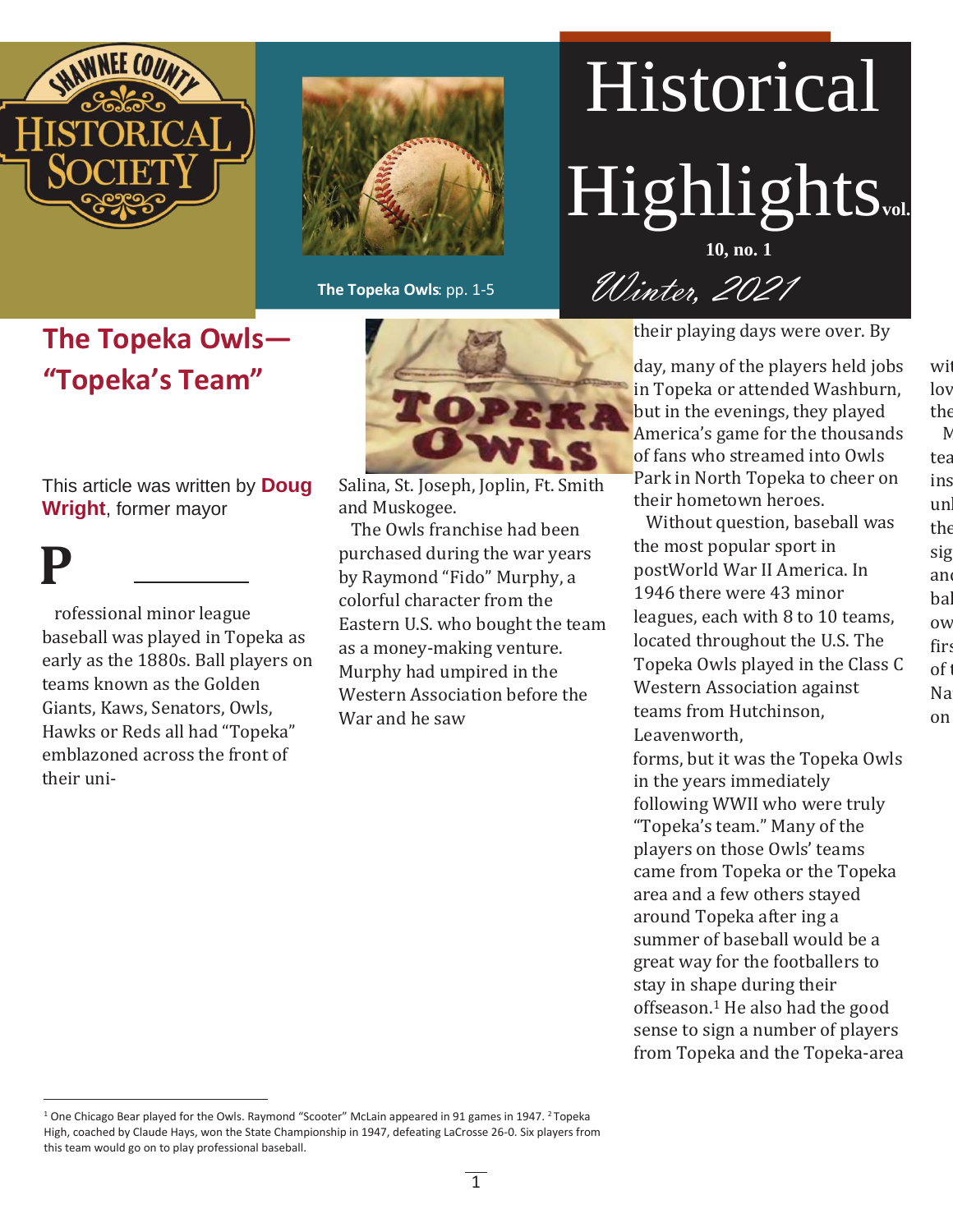to play for the Owls and he found the local talent pool to be deep. Murphy signed players from Topeka High<sup>2</sup>, the Mosby-Macks<sup>2</sup> and Decker Oilers.<sup>4</sup>

When Murphy opened up spring training in 1946, he had so many players that he decided to field a second team in the lower class KOM League that would serve as a farm club of Topeka's Owls. He placed his team in Chanute and named them the Chanute Owls, staffing the team with local stars **Lee Dodson** from Topeka, **Ross** 

**Grimsley** from Americus and

**John Bulkley** from Reading. The Chanute Owls powered their way to the KOM pennant and even beat the Topeka Owls in —*cont., p.* 

*2*➔ —*cont. from p. 1*➔ an exhibition game held at Owls Park in North Topeka. After the season, all three local players were promoted to the Topeka Owls.

The 1947 team had the most talent—and most local talent—of any of Topeka's minor league teams up to that time. Team Owner **Fido Murphy** turned the managerial duties over to **Winlow "Windy" Johnson**, a farmer from Burlingame, who pitched five seasons with the Owls. Johnson's pitching staff was bolstered by two of the youngsters Murphy promoted from the Chanute team, big righthanded **Lee Dodson** and lefthanded **Ross Grimsley**.



**Winlow "Windy" Johnson, Lee Dodson & Butch Nieman celebrate an Owls victory.**

#### For power, the Owls turned to

29-year old **Elmer LeRoy "Butch" Nieman** who starred in the Owls' lineup over five seasons, leading the Western Association in home runs each year. Butch Nieman played three years in the major leagues for the Boston Braves during the War and in 1947 he was working as a Supervisor at Goodyear and raising his family in Topeka. Teammate John Bulkley said, "When it comes to hitting, Nieman was in a league by himself." The Owls led the league in attendance with 115,000 fans and finished second in the League Standings

with all four local stars named to the Western Association All-Star team. Bulkley was chosen at 2nd base; Nieman in the outfield; Dodson as the right-hand pitcher and Grimsley as the left-hand pitcher.

sto

sto Lin sel: up suc ow res tha air

ow eig pos onl  $in.'$ 

pho new sho fen hai

Mr

sto

cor two Jan int  $Go$ 

 $\overline{0}$ 

bro sce ins Liv ent

After the season Lee Dodson reminded Owner Fido Murphy that he had promised to pay Dodson a bonus if he won 15 games. Dodson had won 18 in the regular season and one game in the playoffs. Fido reneged, saying the offer wasn't in writing, so Dodson appealed to George Trautman, the President of the National Association of Professional Baseball—essentially the Commissioner of the Minor Leagues. Trautman upheld Dodson's claim, fined the Owls \$500 and suspended Fido from all club activities for one year. Fido still owned the Club, but he couldn't participate in any management decisions.

It took Fido about two months to decide it was time to sell the Owls and leave town. He found a group of Topekans willing to purchase the franchise led by **Mrs. Ethel Mohney** as the principal

were a Topeka-based semi-pro team that perennially battled for the State Championship which they won in 1948.

<sup>&</sup>lt;sup>2</sup> Capitol Post No. 1 was the official sponsor of this American Legion team, but Mosby-Mack Ford provided financial support. The Mosby-Macks won 6 State Championships between 1945 and 1953. <sup>4</sup>The Decker Oilers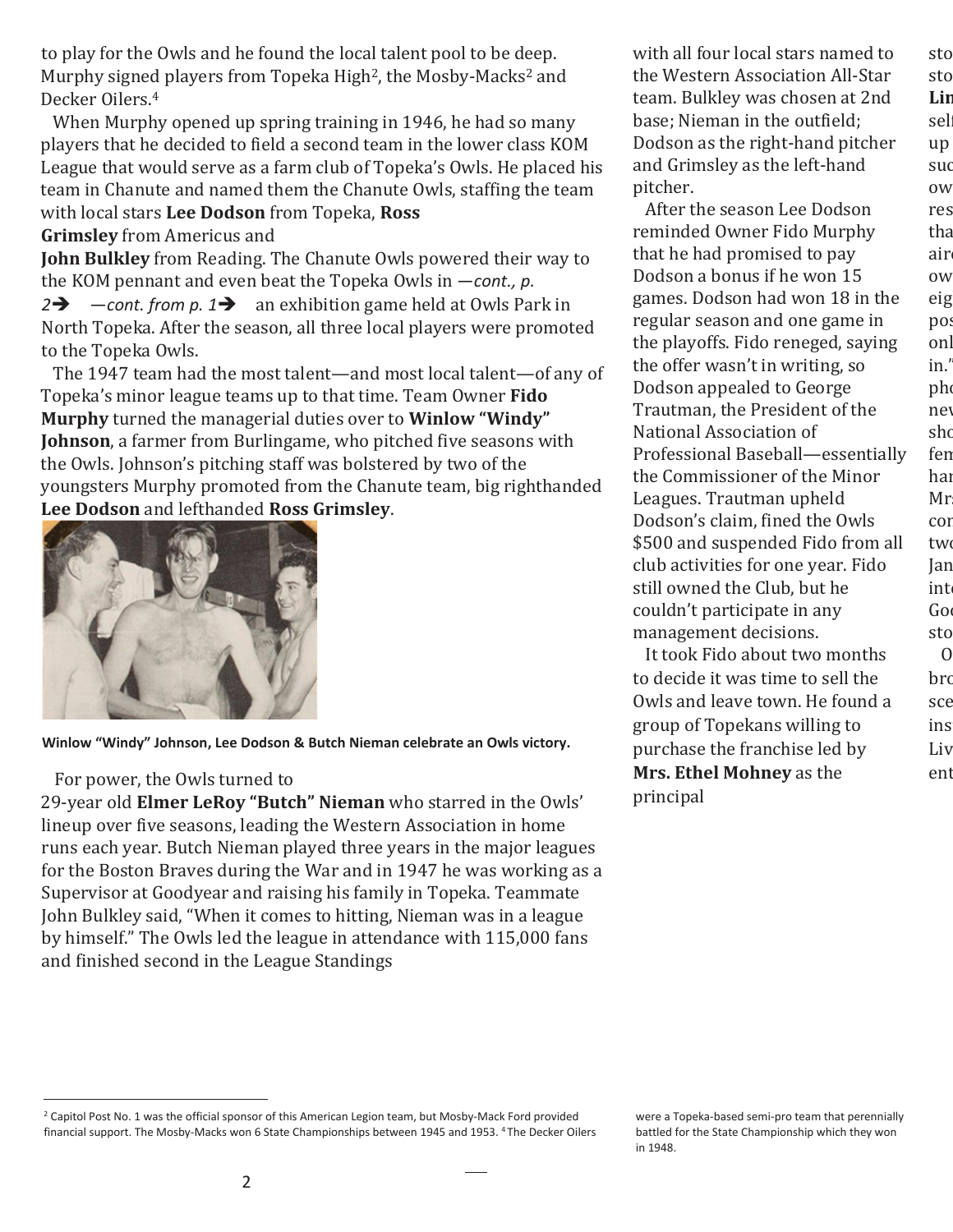

morning, noon and night on several WIBW radio shows and in the evenings at Mrs. Mohney's restaurant, was asked to play for the fans and he did...through the years of the Owls and, later, for the Hawks and Reds.

The 1948 Owls were managed by **Winlow Johnson** and later by **Butch Nieman**. Among the local talent were **Dick McConnell**, R**ichard Pahmahmie** and **Duane Melvin**. Dick McConnell, age 18, was a 1947 graduate of Topeka High School who played for the

**Owls GM Frank Silva and Owner Ethel** <sup>5</sup> Ole Livgren was the uncle of Kerry Livgren, musician **Mohney hang curtains in the dugout.** with the progressive Rock band *Kansas*.

Owls for four years while he attended Washburn where he starred in both football and basketball. He was an infielder whose batting average improved each year from .221 to .260. McConnell went on to become the winningest high school basketball coach in Arizona. Richard Pahmahmie, age 26, was a lefthanded pitcher who played five years with the Owls. He was a Pottawatomie Indian from Mayetta whose best years with the Owls were 1948 and 1949 when he was 13- 3 with a 2.51 ERA and 18-10 with a 3.63 ERA. Duane "Blackie" Melvin was a multi-sport star at Seaman High School and Washburn University who played four years of professional baseball. His one real year with the Owls was 1948 when, at age 22, he hit .211. In 1954, as a final curtain call, he was signed by the Owls and had one "at bat." He went on serve as a coach for 38 years at Meriden, Emmett, Robinson, Rossville and Seaman high schools.

The 1949 Owls finished the league in fourth place and again ousted the top seed in the playoffs, but again finished second for the year. Topeka's attendance led the league at 116,136. Butch Nieman was still the manager. He had three new local players—all pitchers—on his team that year: **Jack Dean**, **Ed Wilson** and **Alex Grieves**.

#### **John "Jack" Dean** was born in

Marion, Kansas and graduated from Harveyville High School where his father was his coach and, after earning both an



undergraduate and masters degree from K-State where he played basketball and baseball, Dean joined the Owls. At age 25, this was the first of five years Dean spent pitching for the Owls. He won 19 games in 1951 and 1953, 18 games **Jack Dean** in 1952, the year he was named in mid-season to be Manager for the Owls. 1952 was Dean's last year with the Topeka Owls and, at the time, Dean was said by team Owner Link Norris to be "the most respected ball player in the Western Association."3 At the end of the season, even the Joplin team recognized Dean for his sportsmanship and presented him with a gift piece of luggage. Dean, who had served as an Assistant Basketball Coach at Topeka High during his baseball playing days, went on to serve many years as the head basketball coach at Topeka High and later at Salina South High School.

**Ed Wilson**, age 20, was one of six players from the 1947 Topeka High team to play professionally. Wilson, a pitcher, won 18 games for the Miami Owls in 1948. His team had replaced the Chanute

<sup>3</sup> The Manhattan-Mercury, August 27, 1952.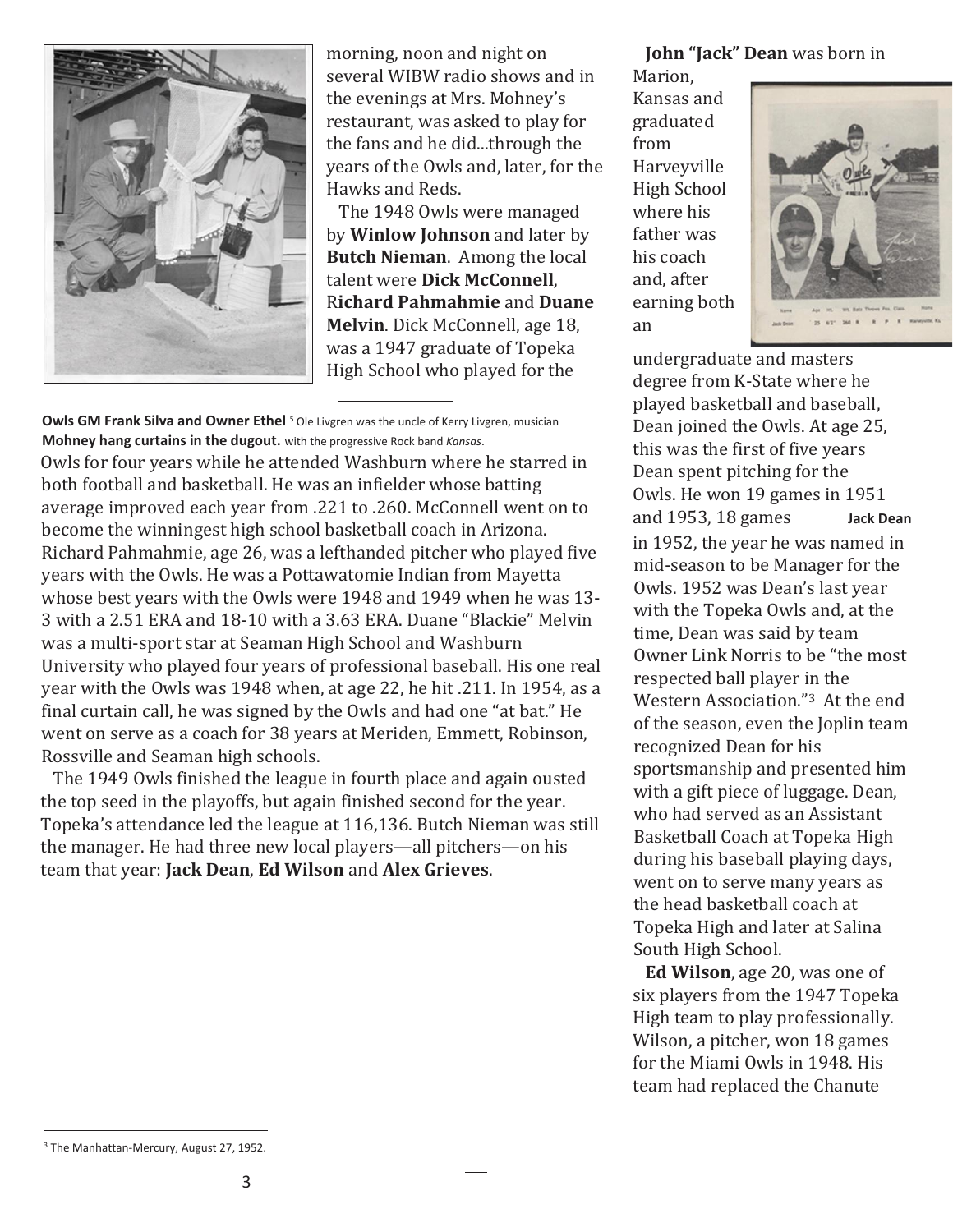Owls as Topeka's farm club. He was 6-3 with the Topeka Owls in 1949, the only year he played for Topeka. He would spend five years playing minor league baseball for other teams.

At age 21, **Alex Grieves** from Burlingame, Kansas pitched just one year with the Topeka Owls. He also pitched the previous year with the Miami Owls. Grieves lost his first 5 games in Miami before winning 6 straight. With Topeka, Grieves won 9 against 11 losses. Following his baseball career, Grieves worked at Topeka's Air Force Depot and DuPont plant, did some officiating and coached his son's baseball and basketball teams.

In 1950 **Mickey Mantle** played in Topeka—not for the Owls, but for the Joplin Miners. Mantle was a prodigiously talented 18-year-old, in his second year of professional baseball. In 1951 he would open the season as the centerfielder in Yankee Stadium., but in 1950 Mickey was Joplin's shortstop and, at the end of the year, he was voted MVP of the league. Mantle led the league in hits and had a .383 batting average. Then, at age 32, Butch Nieman was almost as good, hitting .314 with 28 homers to Mantle's 26, and with 149 runs batted in to

Mantle's 136. Years later, after Mickey was an established star in the major leagues, a Topeka sportswriter asked him what he remembered about playing in Topeka. Mickey said, "The guy playing the organ." That was Ole Livgren!

Two Topeka High graduates, Howard "Mace"

Pool and Richard Burgardt made the Owls team in 1950. Mace Pool was born in Circleville. He and teammate Richard Burgardt played for the 1947 THS baseball team and won the state championship. Pool played in the minor leagues for four years – two with the Owls. Burgardt, born in Wichita, only played one year in professional ball, but split his time in 1950 with the Owls and two other teams. Afterward he became a regular on the Decker Oilers. —*cont., p. 4*➔ —*cont. from p. 3*➔ The year 1951 was momentous for the Owls in many ways. First, team owner Link Norris reached a working agreement with the Chicago Cubs, thus ending the Owls' independent status, and setting the stage for the phase out of the local ball players. Second, the Owls broke the color barrier by fielding two African-American ball players, S**olly Drake** and **Milton Bohannion**, sent by the Cubs to Topeka to further their minor league careers. Third, it rained throughout the summer, flooding Owl Park.

Drake and Bohannion lived with a local Topeka family and roomed together on the road. Manager Butch Nieman recalled having to make housing and transportation arrangements for Drake and Bohannion when the team traveled to Joplin and Muskogee, but otherwise, the

two were accepted as popular teammates. Drake's year was cut short in mid-August when he was ordered to report for induction into the U.S. Army. At the time, Drake was leading the team in hitting with a .324 average and leading the league in triples. The Owls fans in attendance that day took up a collection and presented Drake with \$191.51 as a sendoff gift. Despite finishing the season a few weeks early, Solly Drake was selected to the Western Association All-Star Team and, when the Owls were awarded the League Championship, his teammates voted him a full share

from the League's Championship Pool. After his Army stint was over, Drake returned to baseball and played two years in the major leagues for the Phillies and Dodgers.

By mid-July, 1951 Owl Park was under several feet of water, as was much of North Topeka.

Out of necessity, the Owls home games were moved elsewhere. They played a few games at the Highland Owl Park had suffered significant damage from flooding. By July 24, Link Norris asked the League to extend the season by two weeks to make up games. His proposal was voted down by those teams losing money, as it would have just prolonged and increased their losses. As a consolation and a gift to the Owls, the Playoffs were canceled due to the rains and the Owls, which were leading the League Standings at the time, were awarded the league championship.

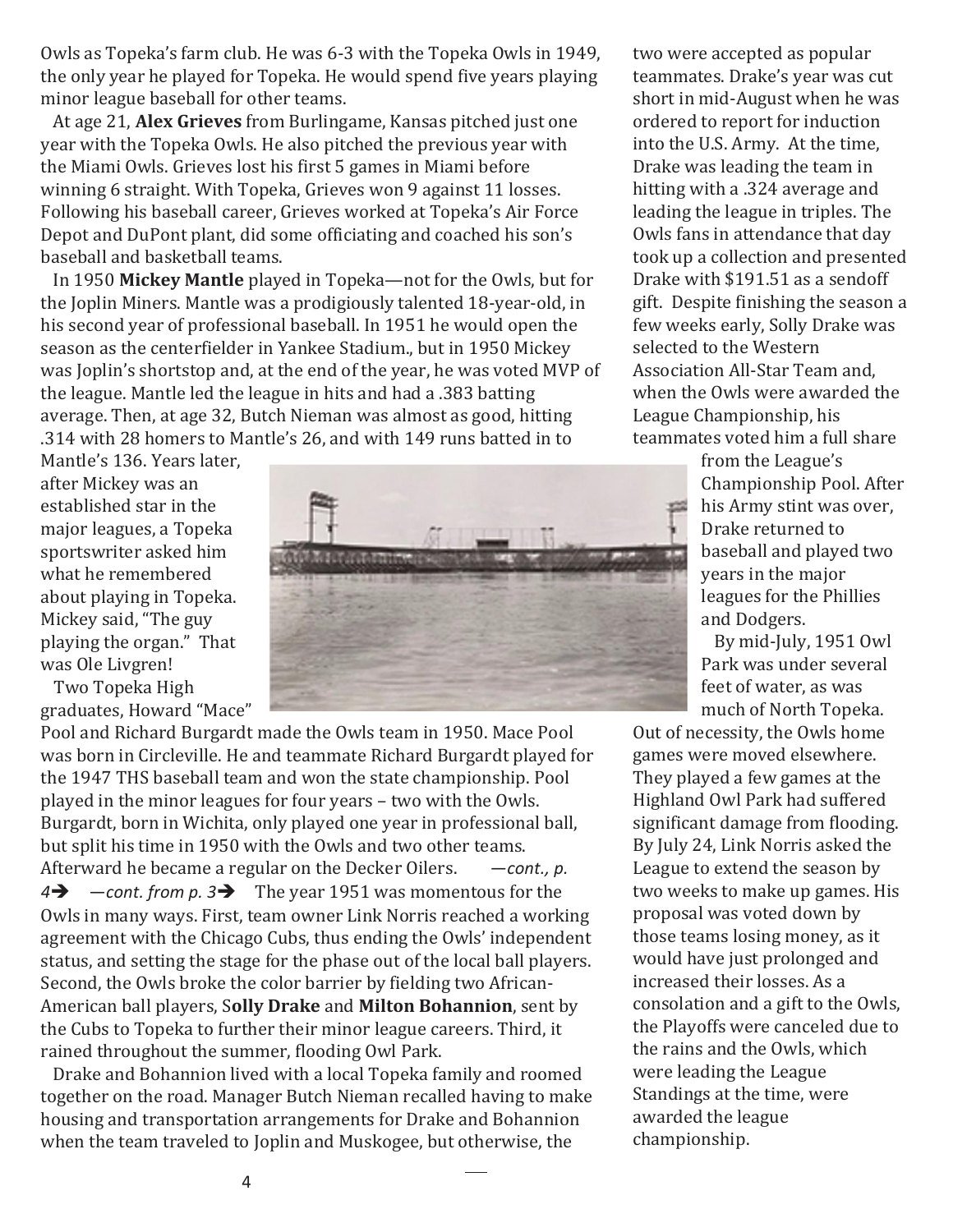In 1952, the Chicago Cubs continued to provide money and players to the Owls and they sent a playing manager to skipper the team. **A.J. "Matty" Matulis**, age 32, was in his last year in organized ball as either a player or manager. On August 3rd he was replaced as manager by **Jack Dean** who, along with **Richard Pahmahmie**, were the only two local players still on the team. This would be Pahmahmie's last year with the Owls and Dean would play one more year before turning to basketball coaching that ended up at Topeka High. The Owls finished fourth in the Western Association with an attendance of 64,957; the first time they had averaged less than 1,000 per game.

The Owls fielded teams in 1953 and 1954, but minor league baseball was becoming a harder sport to sell to fans. Major league baseball was expanding and would soon stretch from coast to coast. Televised at 28th& Indiana, a home game in Holton, and a home series against the Salina team in McPherson, Kansas. It proved to be impossible to control admission to these games so Owner Link Norris resorted to passing the hat throughout the stands in a futile attempt to offset the team's financial losses.

were over, the players from the Owls, many with young families, turned their attention to their careers and their families. Many of them ended up passing on their knowledge and love of America's game to the next generation as school teachers or weekend coaches. **Lee** 

**Dodson** and **Butch Nieman** established the **Babe Ruth**  Park High School field **Owls Park from Centerfield** After their playing days

games between major league teams offered morerecognizable players and were easier and cheaper to watch than the local minor league team. After the 1954 season, the Western Association folded. A year later, the Philadelphia A's moved to Kansas City, bringing major league baseball within driving distance of Topeka.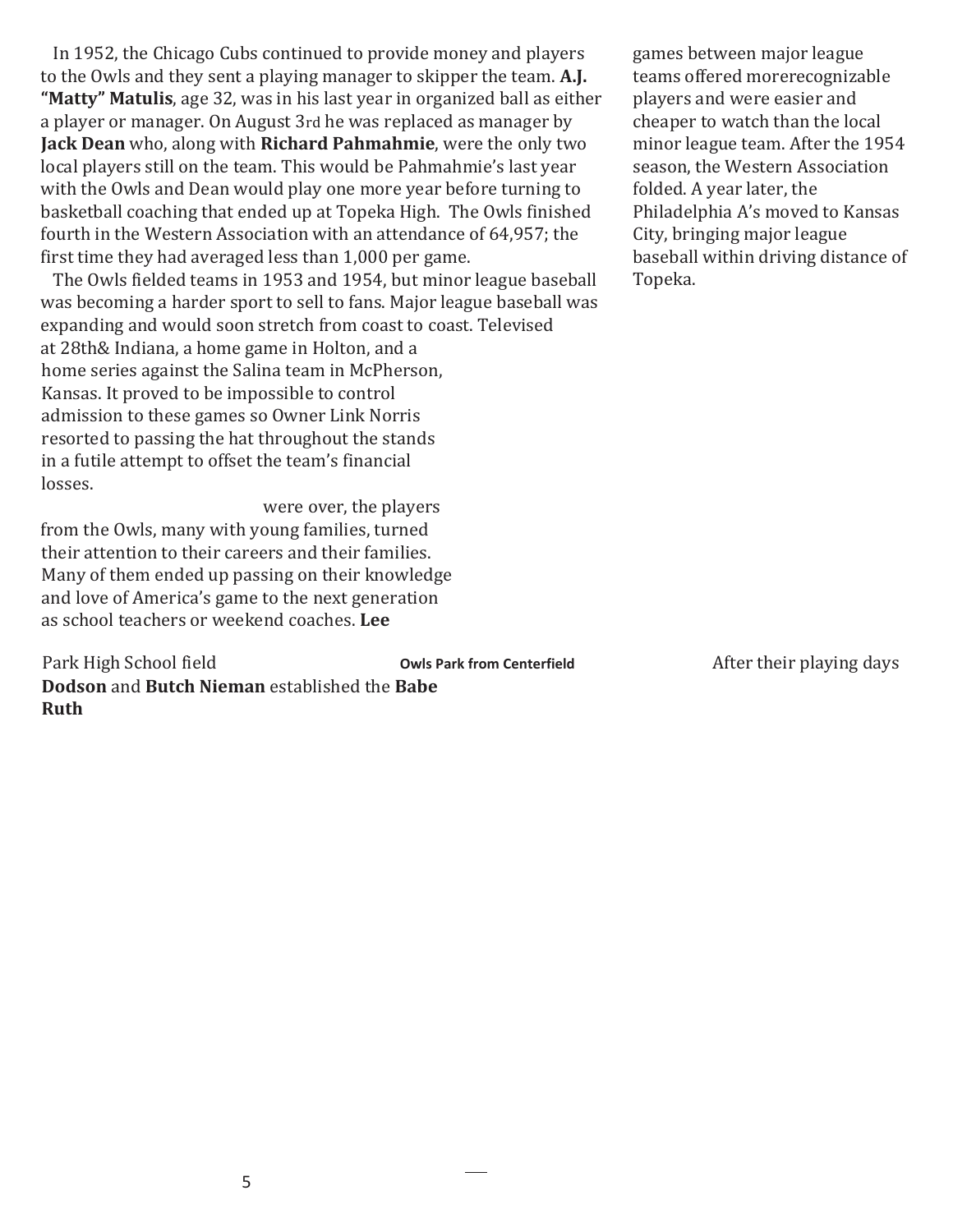**League** for boys 13-15 in Topeka and each coached a team in the league. (I was too young to ever see the Owls play, but I learned to appreciate the game from my Babe Ruth League Manager, Butch Nieman...as we competed against Lee Dodson's Tecumseh teams and others from throughout Topeka.)

As the years pass, it seems that nothing stays the same—not even the great game of baseball. But in Topeka's recent past, the great game of baseball was celebrated and played at the professional level by our hometown heroes—*the Topeka Owls!*

Hello Shawnee County Historical Society members. increased with each subsequent presentation. Past

#### **NOTE FROM OUR SCHS LEADER**

My name is **Nathan McAlister**. I am a history teacher at Seaman High School. I have taught for the past 24 years and it is an honor to serve as your President. As the newly elected President of the Shawnee County Historical Society I would like to take this occasion to reflect on the past year and look forward to the year ahead.



The Covid-19 pandemic has, as with so many, left us with many obstacles. We have seen the number of visitors dwindle. In 2018 and 2019, visits to the Ritchie House exceeded 2000, last year that number fell to just over 500. As a society, we made the decision to cancel the highly successful Historic Homes Tours. We have also postponed our annual banquet, hoping for better days ahead. Financially, the year was neither a windfall nor a detriment, thanks to **Bob Totten**. Bob was able to secure a **Covid-19 grant** to offset our losses. Additionally, Bob has partnered with **Dillon's Foods**, whereby households can donate directly to the Shawnee County Historical Society through the Dillon's rewards program. The year 2020 was definitely one for the history books, as the cliché goes.

Despite the obstacles we have faced, we have managed to create opportunities. We have taken our programming and outreach to the virtual world. Through the incredible efforts and talents of Christine Steinkuehler, Bob Totten, and others, the society has forged a new path hosting **Sunday History Talks** with local and regional experts. These programs have been a resounding success and attendance has steadily

programs have been as diverse as the attendees and include such topics as **The Cherokee and the Civil War**, the **History of Topeka's Fire Department**, **United States Colored Troops in the Civil War**, and the **History of Real estate in Topeka**.

Future topics will include: **Transportation History of Topeka**, **Fred Harvey and the Fast Food Standard**, and **Historic Buildings of Topeka**. With these successes, the society has been able to increase membership, which we hope will translate into increased

participation in the future. I am optimistic, that the days ahead look bright for the Shawnee County Historical Society.

In December of 1946, a group of like-minded Shawnee County residents, "expressed interest in the preservation of local history decided to do something about it. They proposed the formation of the Shawnee County Historical Society." Today, some 74 years later, the society envisioned by a small group of history enthusiasts remains. This society has witnessed much, from the landmark **Brown v. Board of Education Supreme Court case**, the **Flood of 1951**, a **Tornado in 1966**, the D**ecline and Resurgence of the City of Topeka**, and yes, even this **Pandemic**. Through it all, we have been here to bear witness and tell the story of Shawnee County. So it is, with an eye to preserving our past that we look forward to the future. I look forward to working with you in the year to come.

I leave you with this statement from the first bulletin of the Shawnee County Historical Society, December 1946: *"We're here. We hope to stay and live long and prosper."*

*Nathan McAlister*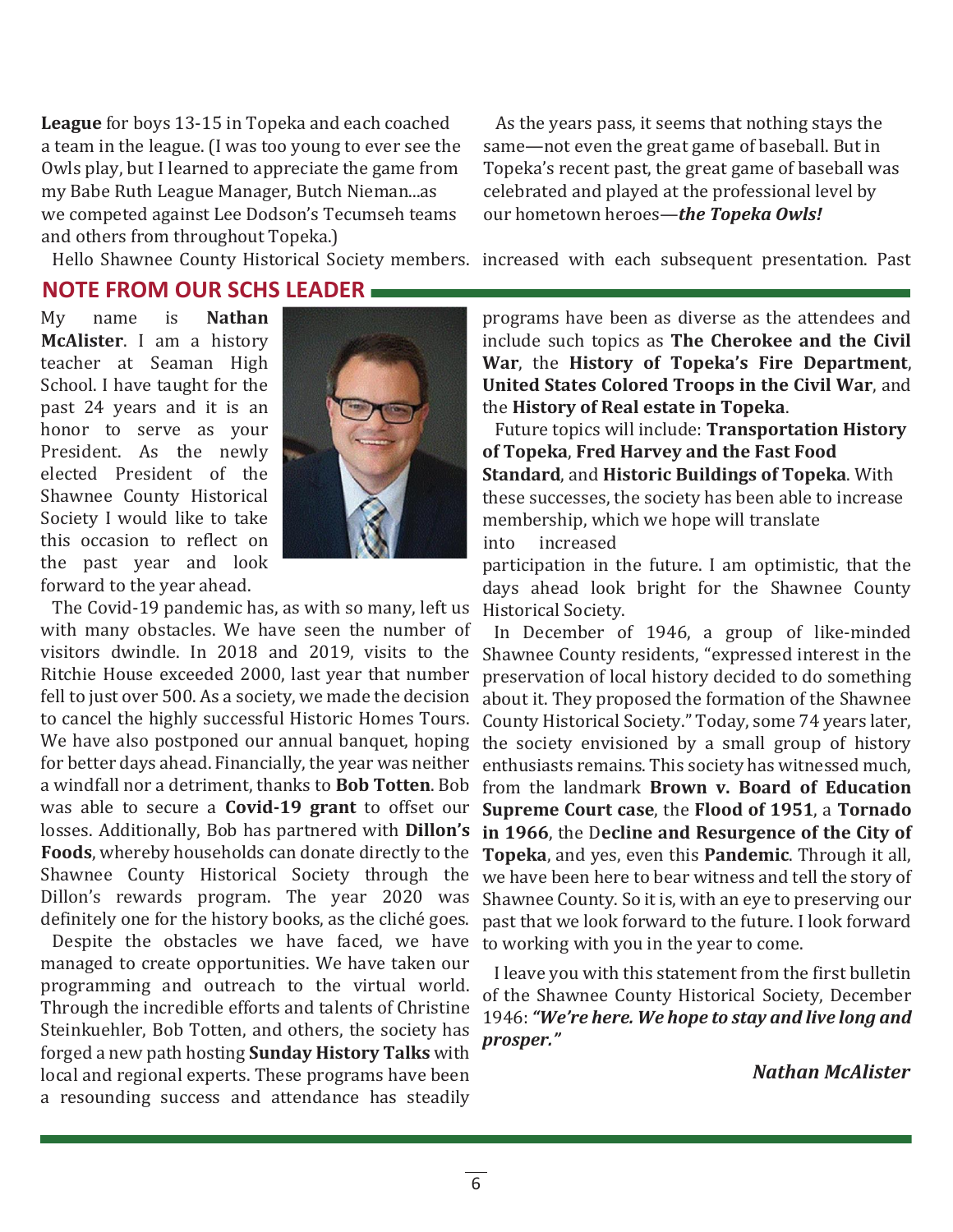### **Zoom Seminars Keep Society Busy**

**With the pandemic in full swing**, the Society came up with an idea to **sustain those of us who want to know more about history**.

#### It is the **Zoom Seminars** on **Sunday Afternoons**.

Thanks to the help of our **program chair**, **Christine Steinkuehler**, we have been able to conduct zoom meetings on various topics including the **Topeka Bottoms**, the **Minor League baseball teams of Topeka**, the **Topeka Fire Department** and **much more**. We have entertained upwards

of 85 people each Sunday when the 3 pm Seminars are underway at Zoom.

If you interested in joining us, we will provide you a link. Just email us at



*shawneecountyhistory@gmail.com*

#### **Speakers List for Zoom**

#### **Meetings planned so far this year:**

**January 10th**— **Real Estate History of Topeka** forum with **Helen Crow** and **Marshall Barber January 17th**— **Thomas Rodriguez** on **Growing Up in Topeka and The Bottoms January 24th** — **Tim Paris** on **The Garlinghouse Company January 31st** — **Thom Rosenblum** on **Ike Gilberg, Socialism From Behind a Sewing Machine**

**February 7th**— (**Superbowl Sunday)**

**February 14th**— **James Woods** on **Transportation History of Topeka February 21st** — **Doug Wallace** on **Bennie and Estelle Dickson, home grown Bonnie and Clyde**

**February 28th**— **Chris Cruz** on **Fred Harvey:** Setting the standard for fast, fine food with an envied concept that started in Topeka.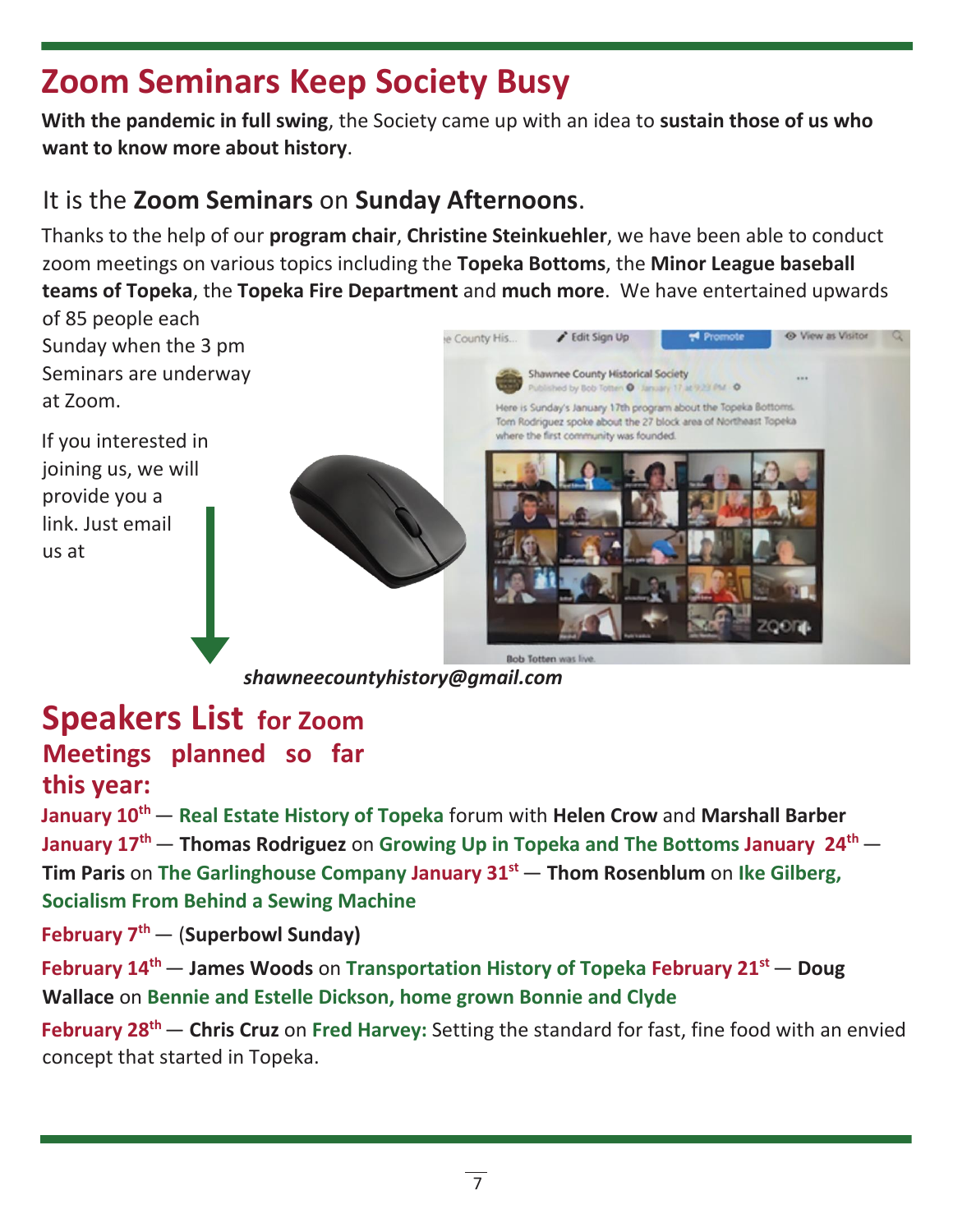**March 7th**— **Paul Post** on the **Bates Family, the Bates Banks and Bates Block** (this is the Topeka Blueprint Building)

**March 14th** — **Dan Werner** on **Historic Buildings on Kansas Ave.**

**March 21st**— **Landry Brewer** on **The Cold War and How It Affected Shawnee County**

**March 28th**— **Brent Campney** on *Race Relations in the 1800's in Kansas*

*Would you like to support the Shawnee County Historical Society?*

**to:**

**Shawnee County Historical | HISTORICAL, | SocietyOption B:** Send needed info via email **Topeka, Kansas 66601**



Here is your opportunity. Just fill out **the following information below and send it** 

| I want to support:                                                         |                                                                             |                       |
|----------------------------------------------------------------------------|-----------------------------------------------------------------------------|-----------------------|
|                                                                            | Heritage Education for kids                                                 |                       |
|                                                                            | <b>Shawnee County Preservation</b>                                          |                       |
|                                                                            | <b>Historical Programs/Lectures</b>                                         |                       |
|                                                                            | Bus Rental Grants for School Field Trip (to help make field trips possible) |                       |
|                                                                            | Ritchie House restoration and maintenance                                   |                       |
| I also want to renew my annual membership:                                 |                                                                             |                       |
| $\Box$                                                                     | General Membership \$35 \$__________ □ Patron Level Membership \$50         |                       |
| $\frac{1}{2}$                                                              |                                                                             |                       |
| $\Box$                                                                     | Renovator Level Membership \$100                                            |                       |
|                                                                            | Sustaining Level Membership \$150+                                          | <u> 1999 - Jan Ja</u> |
|                                                                            |                                                                             |                       |
| Exp.                                                                       |                                                                             |                       |
| Plus the code on the back of                                               |                                                                             |                       |
| your card __________________________________ or Paypal Exp. ______/_______ |                                                                             |                       |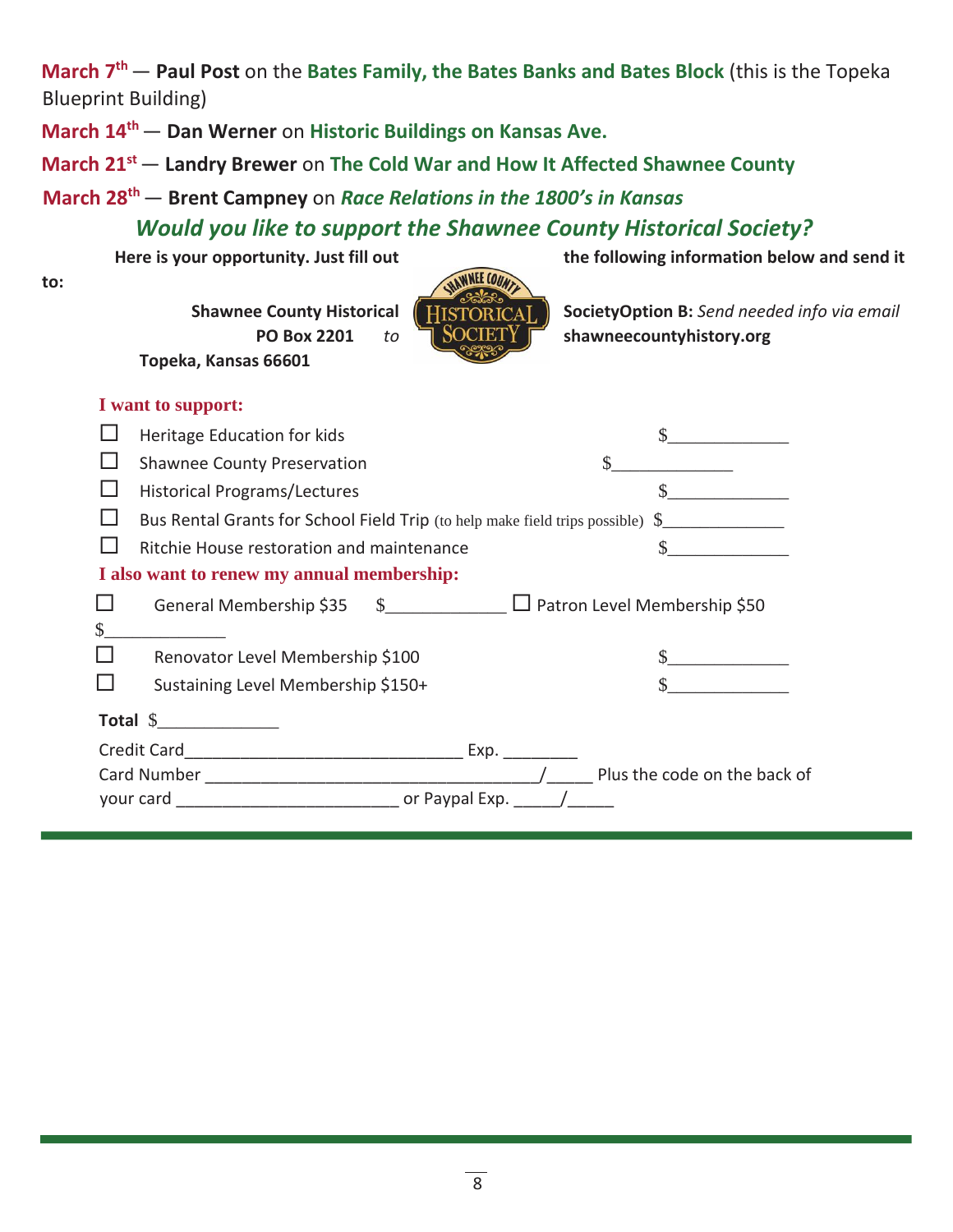## **Historic Lithographs for Sale**

The Shawnee County Historical Society is selling **Lithographs from the 1870s**. These are Birdseye views of Topeka and Tecumseh as well as a Map of the Plains in the early 1860s.

each. Copies are available for sale for only \$15, with members getting a discount. If you would like to know more about the these, **please call (785) 234-6097**. In addition, we have many requests for past **SCHS Bulletins** and they are being sold for \$25



Visit us online for a list of the 85 Bulletins printed between 1946 and 2011 https://www.shawneecountyhistory.org/order-bulletin

You can also contact us by email: *shawneecountyhistory@gmail.com*